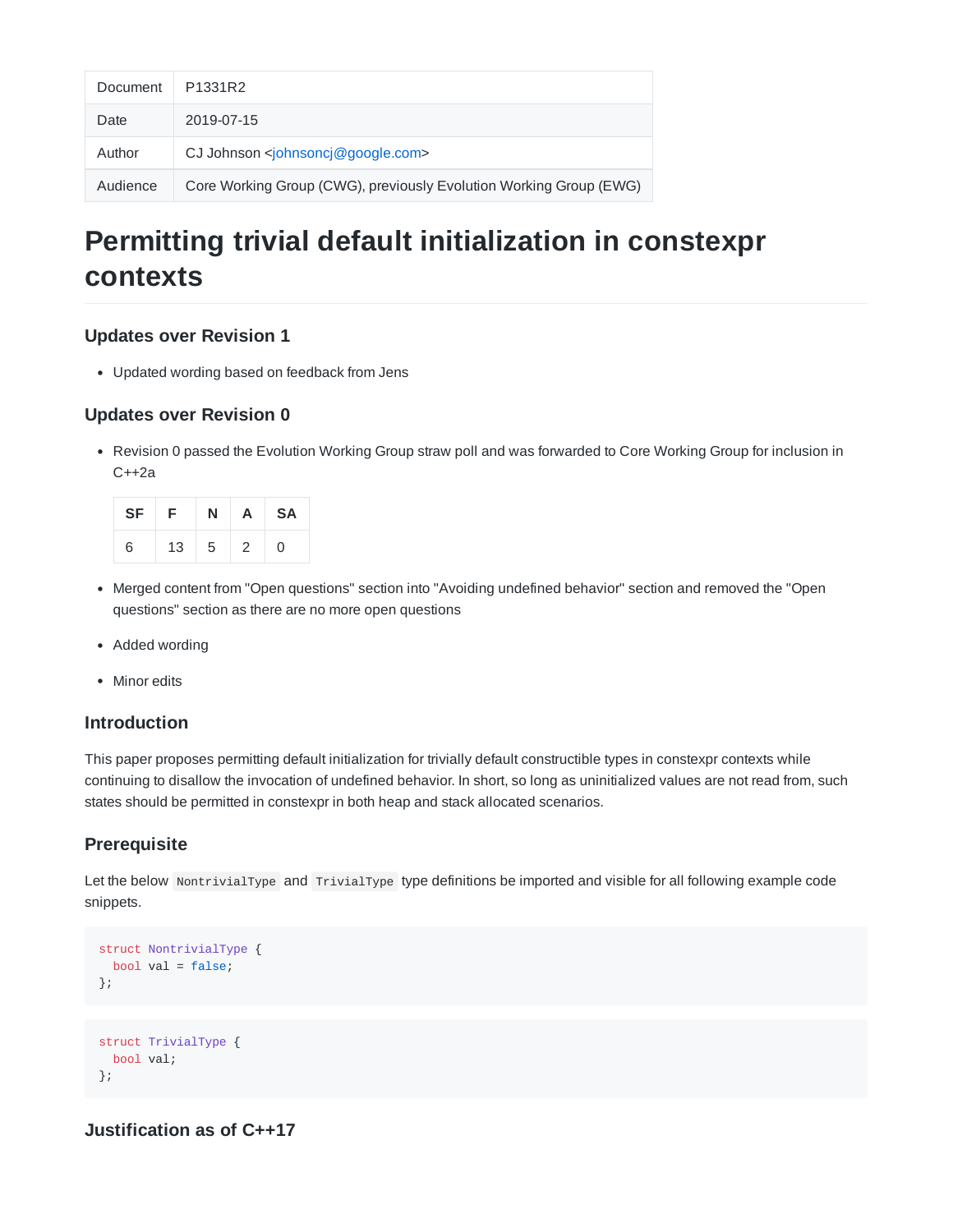For types with nontrivial default constructors, default initialization is defined as calling the default constructor. This behavior is consistent across runtime and constexpr contexts (assuming the default constructor is marked as or defaulted as constexpr). Unfortunately, this guarantee does not generically apply across the language. For types with trivial default constructors, default initialization does not compile in constexpr. This becomes a pain point when writing generic code. Some constexpr function templates that are well defined for types with user-defined constexpr default constructors will fail to compile when instantiated with, for example, any of the fundamental integer types provided by the language.

The below code example, Example1, shows how this inconsistency can negatively affect code that one would expect to be consistent across template instantiations. If this proposal is adopted, all four below callsites, instead of just the first three, would be valid and compile covering the full matrix of runtime/constexpr by trivially/nontrivially default constructible.

```
namespace Example1 {
template <typename T>
constexpr T f(const T& other) {
 T t; \frac{1}{2} // default initialization
 t = other;
 return t;
}
// These three successfully compile
auto nontrivial_rt = f(NontrivialType{}');
auto trivial_rt = f(TrivialType{}});
constexpr auto nontrivial_ct = f(NontrivialType{}});
// As of C++17, this fails to compile meaning `Example1::f(const T&)` is not
// generic
constexpr auto trivial_ct = f(TrivialType{});
} // namespace Example1
```
**Note**: nontrivial rt is constant initialized since Example1::f(const NontrivialType&) is valid in constexpr. As a bonus, by making Example1::f(const TrivialType&) valid in constexpr, trivial\_rt will also be given constant initialization.

#### **Justification for C++2a**

In addition to the unexpectedly inconsistent behavior demonstrated above, the presence of P0784 [1] in C++2a strengthens the need for this proposed change. Trivial default initialization is allowed, but only for heap allocated objects. This proposal would simply fix the "bug" disallowing that same behavior for stack allocated objects.

The below examples, Example2 and Example3 , show side-by-side what should be semantically equivalent functions. The current C++2a draft standard, with the adoption of P0784, would permit, in constexpr, the function definitions that use heap allocation but not the function definitions that use stack allocation. This proposal, if adopted with P0784, would result in all four below callsites being valid.

```
namespace Example2 {
template <typename T>
constexpr T f1(const T& other) {
 auto* t = new T; // default initialization
 *t = other;T out = *t;delete t;
 return out;
}
template <typename T>
constexpr T f2(const T& other) {
 T t; \frac{1}{2} // default initialization
 t = other;T out = t;
 return out;
```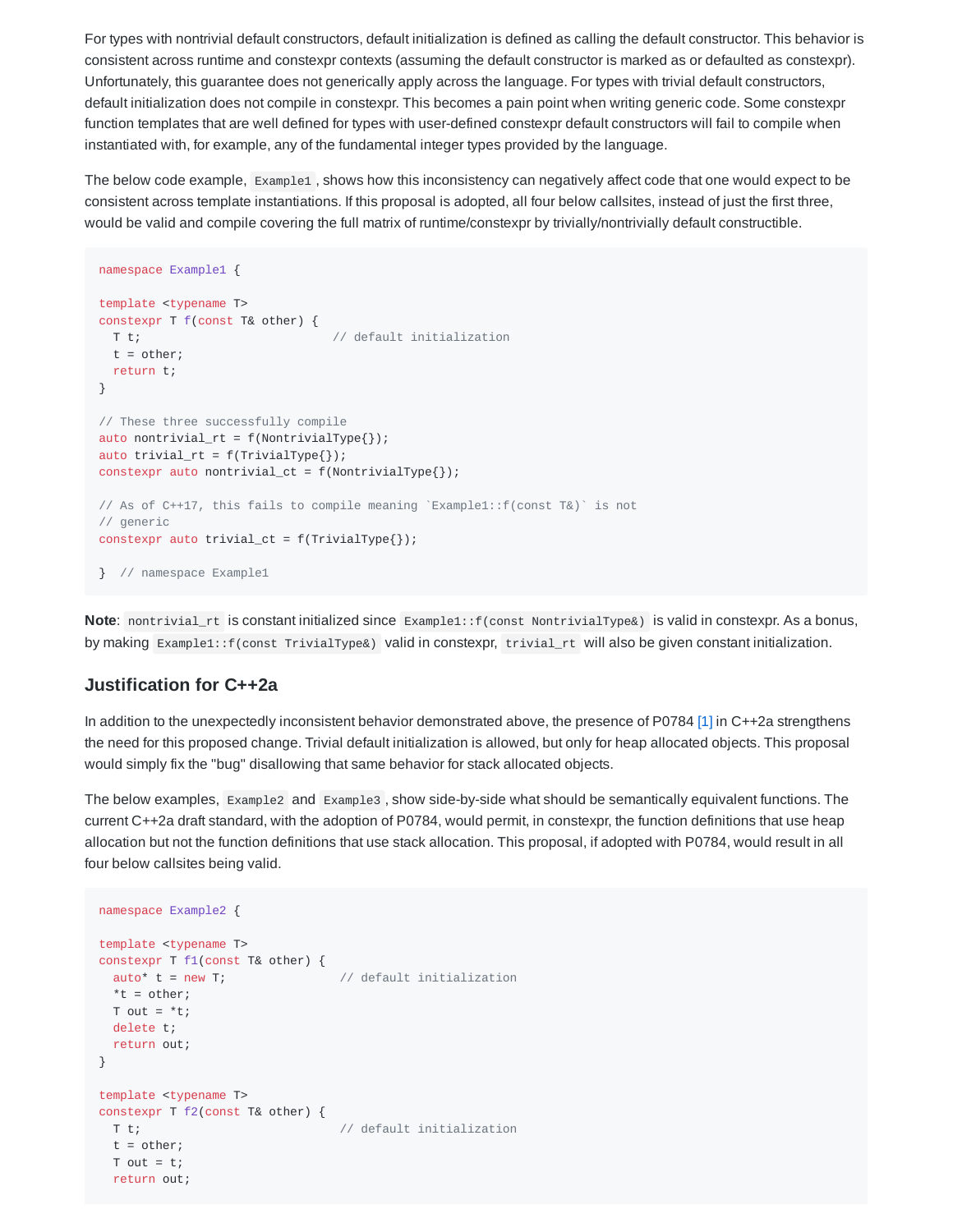```
}
// Successfully compiles
constexpr auto trivial_ct_h = f1(TrivialType{}});
// Fails to compile meaning `Example2::f1(const T&)` and
// `Example2::f2(const T&)` are observably different
constexpr auto trivial_ct_s = f2(TrivialType{});
} // namespace Example2
```

```
template <typename T>
constexpr T f1(const T& other) {
 auto* t = new T[1]; // default initialization
 t[0] = other;T out = t[0];
 delete[] t;
 return out;
}
template <typename T>
constexpr T f2(const T& other) {
 T t[1]; \sqrt{1 + 1} // default initialization
 t[0] = other;T out = t[0];
 return out;
}
// Successfully compiles
constexpr auto trivial_ct_h = f1(TrivialType{});
// Fails to compile meaning `Example3::f1(const T&)` and
// `Example3::f2(const T&)` are observably different
constexpr auto trivial_ct_s = f2(TrivialType{});
} // namespace Example3
```
#### **Avoiding undefined behavior**

namespace Example3 {

As always, undefined behavior cannot be invoked in constexpr. In order to allow trivial default initialization, some mechanism must be in place that prevents reading uninitialized values. That mechanism should continue to be compilation failure; however, instead of the overly restrictive current behavior (failing to compile at the point of initialization), compilation should only fail at the point in code where the uninitialized read takes place.

This should not be difficult for compiler developers to implement nor should it cause much if any compile time overhead. The steps required are similar to detecting reads of out-of-lifetime variables, something that current compilers already implement for constant evaluation. [2]

That said, reading uninitialized instances of unsigned char at runtime is not undefined. For now, such behavior shall remain non-constant. From Richard Smith:

The most reasonable thing would be to say that (in the short term at least), reading the value of an uninitialized object is non-constant regardless of its type. We can revisit that decision if we find a use case, but going in the other direction would be more problematic due to being a potentially breaking change. [3]

#### **Further justification: On "Constexpr all the things!"**

absl::InlinedVector<T, N, A> is a std::vector<T, A> -like type that takes advantage of the Small Size Optimization (SSO). SSO is implemented by including a buffer inside the type to avoid allocation for small instances. As an optimization, unused bytes in the inlined buffer are left uninitialized. "Don't pay for what you don't use," as they say.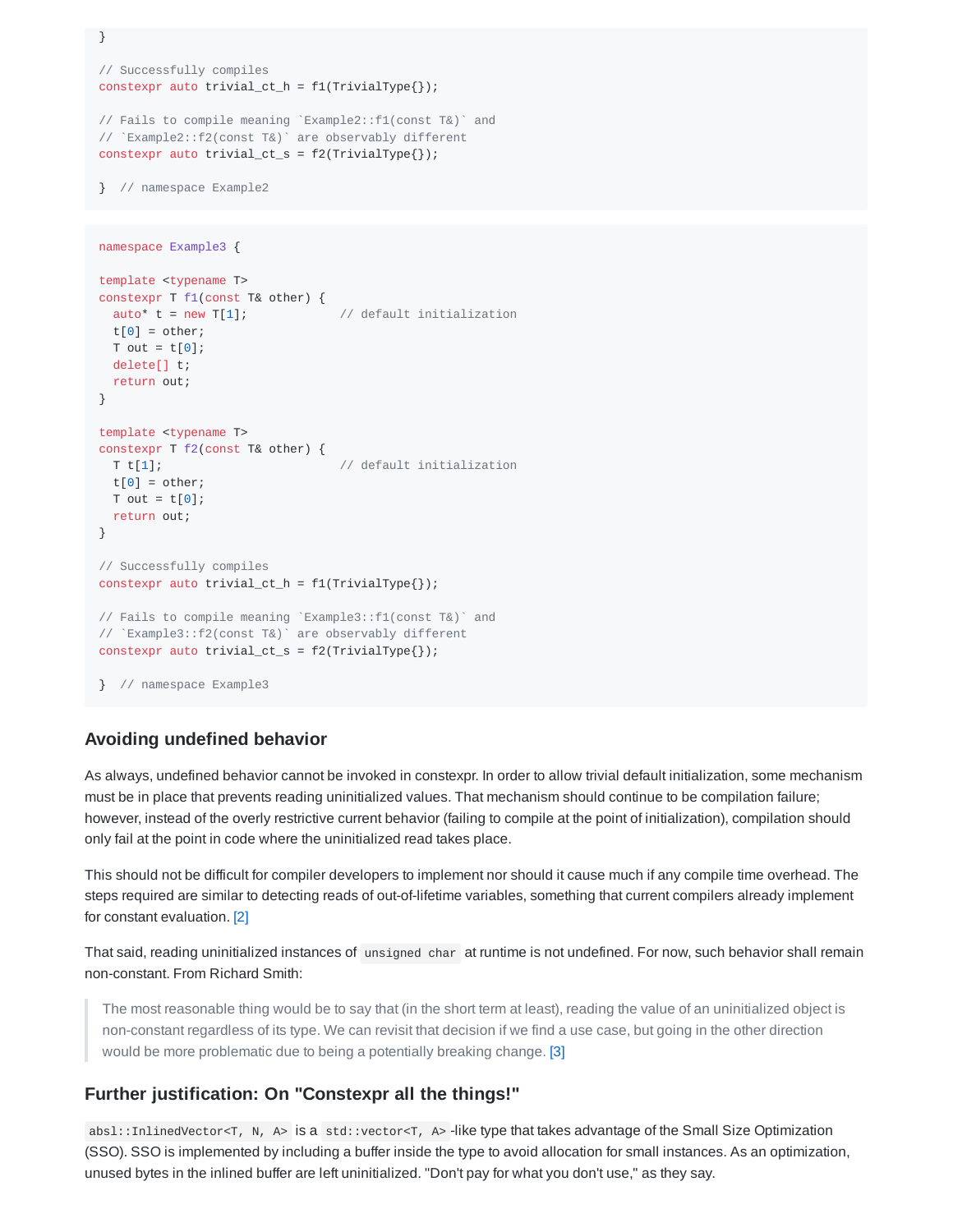In the spirit of P0784 [1], if InlinedVector were to be made available in constexpr, the behavior should be consistent with the behavior of runtime instances. The unused inlined bytes should be able to be left uninitialized so that implementers may be able to expose accidental uninitialized reads through constexpr evaluation and UBSan.

Additionally, from a maintence perspective, not having to fork the implementation to handle constexpr is much appreciated.

#### **Wording**

To ensure reading uninitialized instances of unsigned char remains non-constant, under **[expr.const]**, add a new bullet to **p4** between the existing **(4.8)** and **(4.9)**:

```
[...]
 (4.8) - an lvalue-to-rvalue conversion that is applied to a glvalue that refers to a
         non-active member of a union or a subobject thereof;
+ (4.X) - an lvalue-to-rvalue conversion that is applied to an object with indeterminate
        value ([basic.indet]);
 (4.9) - an invocation of an implicitly-defined copy/move constructor or copy/move assignment
         operator for a union whose active member (if any) is mutable, unless the lifetime of
          the union object began within the evaluation of e;
 [\ldots]
```
Under **[dcl.constexpr]**, remove the last condition from **(3.4.4)** and update the example:

```
[...]
 (3.4.4) - a definition of a variable of non-literal type or of static or thread storage
- duration or for which no initialization is performed.
         duration.
[...]
```

```
[...]
 constexpr int uninit() {
  int a; \frac{1}{2} // error: variable is uninitialized
- return a;
  struct \{ int a; \} s;
 return s.a; \frac{1}{2} // error: uninitialized read of s.a
 }
 [...]
```
Also under **[dcl.constexpr]**, remove **(4.4)**:

```
[...]
  (4.3) - either its function-body shall be = default, or the compound-statement of its
          function-body shall satisfy the requirements for a function-body of a constexpr function;
- (4.4) - every non-variant non-static data member and base class subobject shall be initialized
         - ([class.base.init]);
  (4.5) - if the class is a union having variant members ([class.union]), exactly one of them shall
         be initialized;
  [\ldots]
```
Under **[cpp.predefined]**, update \_\_cpp\_constexpr in table 17 under **(1.8)**:

```
| Macro name | Value |
 |----------------------------|---------|
 [...]
 | __cpp_conditional_explicit | 201806L |
- | __cpp_constexpr | 201603L |
+ | __cpp_constexpr | 201907L |
 | __cpp_coroutines | 201902L |
 [...]
```